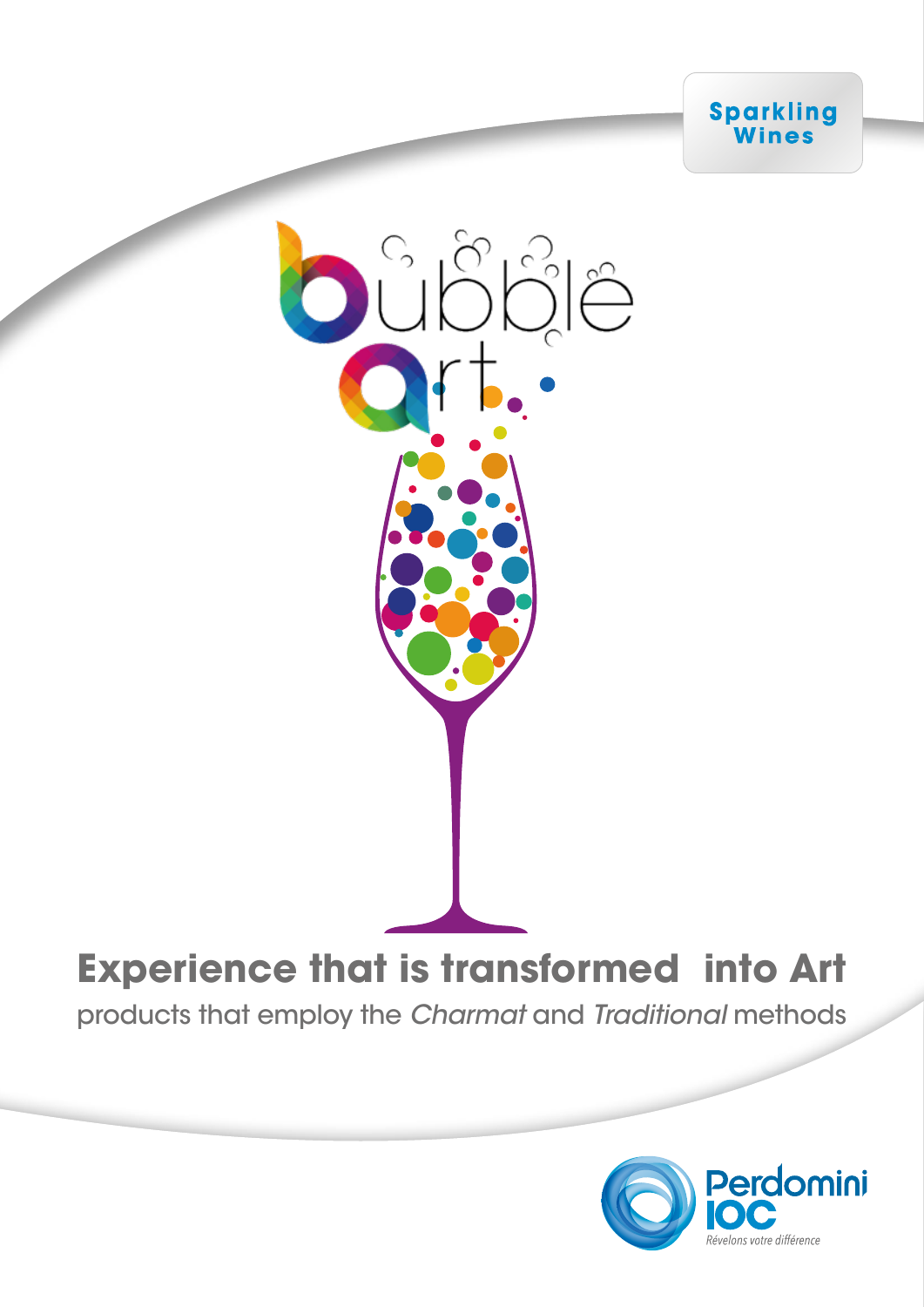# Oenological products for

### Traditional Method

TABLE 1

|                                                        | <b>Product</b>                                                                                                                                                                                                                                                                                                                                                                                                                                        | <b>Characteristics</b>                                                                                                                                                                                                                                                                                       |                                                                                                                                                                                           | <b>Dosage</b>                                                                                        |                 |  |  |
|--------------------------------------------------------|-------------------------------------------------------------------------------------------------------------------------------------------------------------------------------------------------------------------------------------------------------------------------------------------------------------------------------------------------------------------------------------------------------------------------------------------------------|--------------------------------------------------------------------------------------------------------------------------------------------------------------------------------------------------------------------------------------------------------------------------------------------------------------|-------------------------------------------------------------------------------------------------------------------------------------------------------------------------------------------|------------------------------------------------------------------------------------------------------|-----------------|--|--|
| * PREPARATION OF<br>THE PIED DE CUVE                   | <b>IOC 18-2007</b>                                                                                                                                                                                                                                                                                                                                                                                                                                    | A yeast strain that makes for the production of wines of great refine-<br>ment, maintaining the grape vine's quality as well as the terroir's<br>characteristics. This excellent adaptability to meet the most difficult<br>situations leads to avoiding the formation of undesired, secondary<br>compounds. |                                                                                                                                                                                           | $10$ g/hL                                                                                            |                 |  |  |
|                                                        | <b>IOC BIO</b>                                                                                                                                                                                                                                                                                                                                                                                                                                        | Certified, biological yeast is recommended in the production of<br>sparkling wine.                                                                                                                                                                                                                           |                                                                                                                                                                                           |                                                                                                      | $10$ g/hL       |  |  |
|                                                        | <b>Hydra PC</b>                                                                                                                                                                                                                                                                                                                                                                                                                                       | Yeast protector to be used in Tirage, naturally rich in magnesium.<br>Essential in the case of very low $pH \leq 3.0$ ).                                                                                                                                                                                     |                                                                                                                                                                                           | $10$ g/hL                                                                                            |                 |  |  |
|                                                        | <b>Phosphate Titrès</b>                                                                                                                                                                                                                                                                                                                                                                                                                               | Fermentation optimiser with a nitrogen and thiamine base.                                                                                                                                                                                                                                                    |                                                                                                                                                                                           | 5 g/hL                                                                                               |                 |  |  |
| <b>PREPARATION</b><br>OF THE BASE<br><b>FOR TIRAGE</b> | <b>OPTION 1</b>                                                                                                                                                                                                                                                                                                                                                                                                                                       |                                                                                                                                                                                                                                                                                                              | <b>OPTION 2</b>                                                                                                                                                                           |                                                                                                      | <b>OPTION 3</b> |  |  |
|                                                        | <b>Phosphate Mazure</b><br>Tirage adjuvant with an<br>aluminium silicate base, which<br>increases the compactness<br>and facilitates the elimination<br>of deposits.<br><b>Dosage</b> $20 - 30$ ml/hL<br><b>Clarifiant S</b><br>A preparation based on<br>liquid sodium bentonite that<br>facilitates the remuage of spar-<br>kling wine. It applies to both<br>traditional remuage as well as<br>the automatic one.<br><b>Dosage</b> $60 - 90$ ml/hL |                                                                                                                                                                                                                                                                                                              | <b>Inoclair 2</b><br>Colloidal complex with an<br>alginate and bentonite base,<br>with clarifying power suitable<br>for automatic remuage tech-<br>niques.<br><b>Dosage</b> 70 - 90 ml/hL | <b>Clarifiant XL</b><br>Sodium bentonite and silicates<br>solution.<br><b>Dosage</b> $70 - 80$ ml/hL |                 |  |  |
|                                                        | <b>Solution ST</b><br>Compound made up of tannins and copper sulphate. To<br>preserve the wines' organoleptic qualities, improves the ageing<br>capacity, and reinforces the SO's antioxidant power.<br><b>Dosage</b> $20 - 40$ ml/hL                                                                                                                                                                                                                 |                                                                                                                                                                                                                                                                                                              |                                                                                                                                                                                           |                                                                                                      |                 |  |  |
|                                                        | ** Solution 700: a copper sulphate base solution, citric acid and SO <sub>2</sub> for the prevention and treatment of the<br>notes of flattening in rosé wines. Dosage 10 - 20 ml/hL                                                                                                                                                                                                                                                                  |                                                                                                                                                                                                                                                                                                              |                                                                                                                                                                                           |                                                                                                      |                 |  |  |
| LIQUEUR D'EXPEDITION                                   | <b>Sucraisin MCR liquid</b>                                                                                                                                                                                                                                                                                                                                                                                                                           |                                                                                                                                                                                                                                                                                                              | Microfiltered rectified concentrated must.                                                                                                                                                |                                                                                                      |                 |  |  |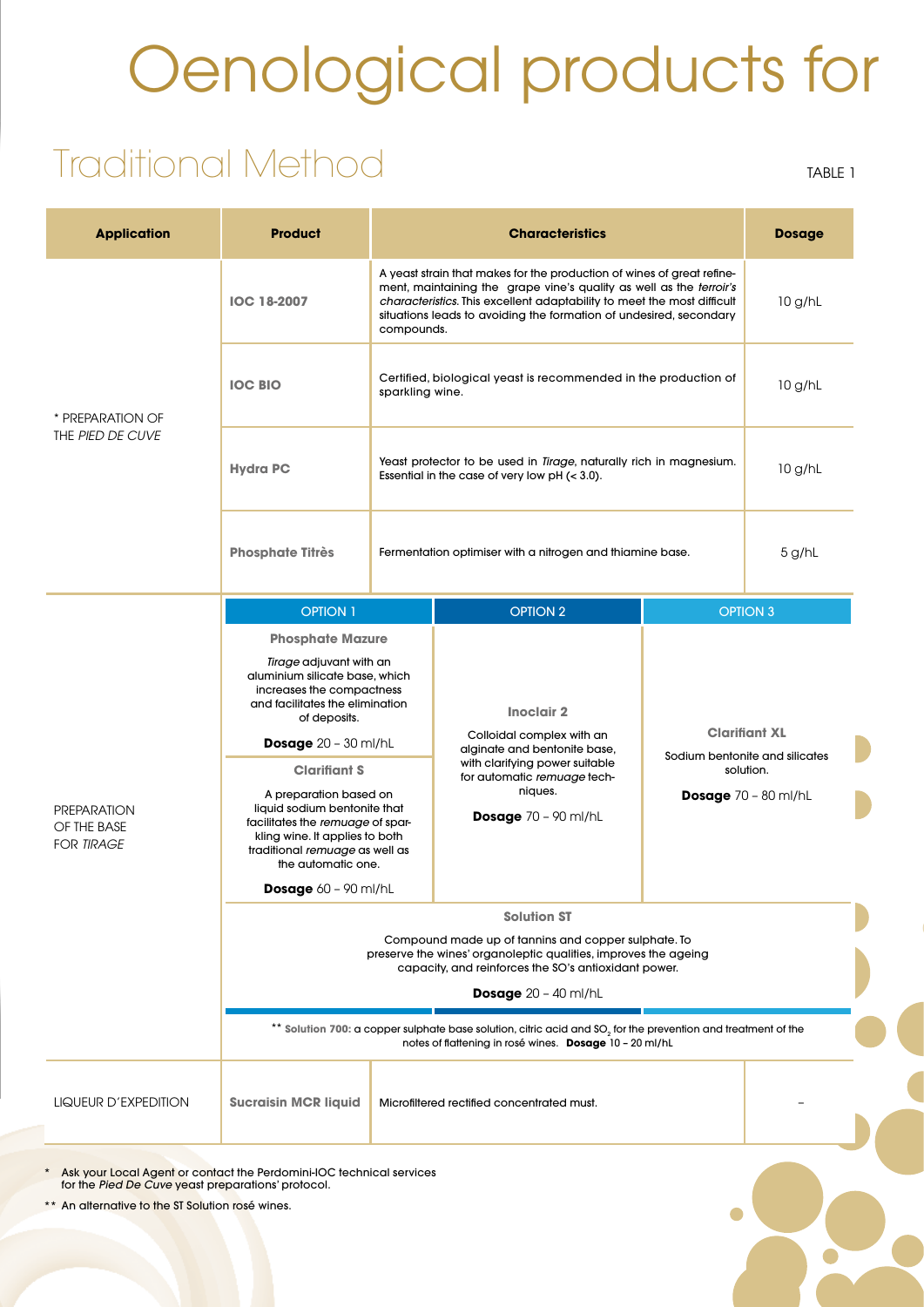# the sparkling wine process

#### TABLE 2

### Charmat Method

|  | <b>Application</b>                   | <b>Product</b>                             | <b>Characteristics</b>                                                                                                                                                                                                                                                                                                                                                                                                | <b>Dosage</b>  |
|--|--------------------------------------|--------------------------------------------|-----------------------------------------------------------------------------------------------------------------------------------------------------------------------------------------------------------------------------------------------------------------------------------------------------------------------------------------------------------------------------------------------------------------------|----------------|
|  | * PREPARATION OF<br>THE PIED DE CUVE | <b>IOC 18-2007</b>                         | A yeast strain that makes for the production of wines of great refine-<br>ment, maintaining the grape vine's quality as well as the terroir's<br>characteristics. This excellent adaptability to meet the most difficult<br>situations leads to avoiding the formation of undesired, secondary<br>compounds.                                                                                                          | 20 g/hL        |
|  |                                      | La Claire SP665<br>La Claire CGC62         | Yeast that enhances the organoleptic characteristics that give it<br>its elegance, refinement, structure and aromatic complexity, with<br>fruity and floral notes in compliance with the traditional nature of<br>the original grape variety. Good nitrogen nutrition guarantees the<br>yeast's full expression.                                                                                                      | 20 g/hL        |
|  |                                      | La Claire VDP                              | Yeast strain suitable for the production of high quality sparkling wine.                                                                                                                                                                                                                                                                                                                                              | 20 g/hL        |
|  |                                      | <b>Blastosel P346</b>                      | Yeast that is capable of developing a high degree of white and<br>exotic fruits aromas, which fits perfectly into the aromatic content. A<br>balanced and mineral flavour.                                                                                                                                                                                                                                            | 20 g/hL        |
|  |                                      | <b>IOC BE FRUITS</b>                       | A specific yeast aimed at revealing fruit esters (pineapple and citrus<br>fruit) is unable to form SO <sub>2</sub> . Furthermore, it can reduce the formation<br>of ethanal, a molecule that can easily be combined with sulphites.<br>An instrument that leads to achieving healthy and clean wine, with<br>fresh fruit aromas. The fine lees in this yeast are not reduced.                                         | 20 g/hL        |
|  |                                      | <b>IOC BIO</b>                             | Certified, biological yeast that is recommended in the production<br>of sparkling wine.                                                                                                                                                                                                                                                                                                                               | 20 g/hL        |
|  |                                      | <b>Ecobiol Pied de</b><br><b>Cuve Arom</b> | A yeast protector that should be used during the rehydration phase.<br>Inactive yeast that is rich in bioavailable amino acids, which can<br>add vitamins, minerals, fatty acids and sterols. It optimises the<br>yeast's metabolism, thus avoiding the abnormal production of vola-<br>tile acidity and sulphur flavours, thus enabling the production of the<br>aromatic precursors that are contained in the must. | $10 - 20$ g/hL |
|  | <b>SECOND FERMENTATION</b>           | <b>Activit O</b>                           | 100% organic nutrient addition of thiamine that enables the regular<br>growth of yeasts and encourages the expression of aromas.                                                                                                                                                                                                                                                                                      | $5 - 15$ g/hL  |
|  |                                      | <b>Fosfovit</b>                            | Activating fermentation that is made up of Diammonium phosphate<br>(DAP) and thiamine to encourage yeast multiplication.                                                                                                                                                                                                                                                                                              | $5 - 20$ g/hL  |
|  |                                      | <b>Glutarom Extra</b>                      | Inactive yeast with a high amount of reduced glutathione (GSH).                                                                                                                                                                                                                                                                                                                                                       | $5 - 10$ g/hL  |
|  |                                      | <b>Tan flavour FF</b>                      | Proanthocyanidin tannin. Provides protection from oxidation, both<br>to the colouring and aromatic fraction. When used during the early<br>winemaking phase, it enhances the floral and fruity notes.                                                                                                                                                                                                                 | $1 - 3$ g/hL   |
|  |                                      | <b>NoOx</b>                                | Technological adjuvant made up of chitin and bentonite deriva-<br>tives, which avoid the must and wines being oxidised. It provides<br>the sparkling wine with a taste of freshness, by eliminating the vege-<br>table notes and the bitter sensations that are often associated with<br>oxidisation.                                                                                                                 | $5 - 10$ g/hL  |
|  | PRE-BOTTLING                         | <b>Sucraisin MCR liquid</b>                | Microfiltered rectified concentrated must.                                                                                                                                                                                                                                                                                                                                                                            |                |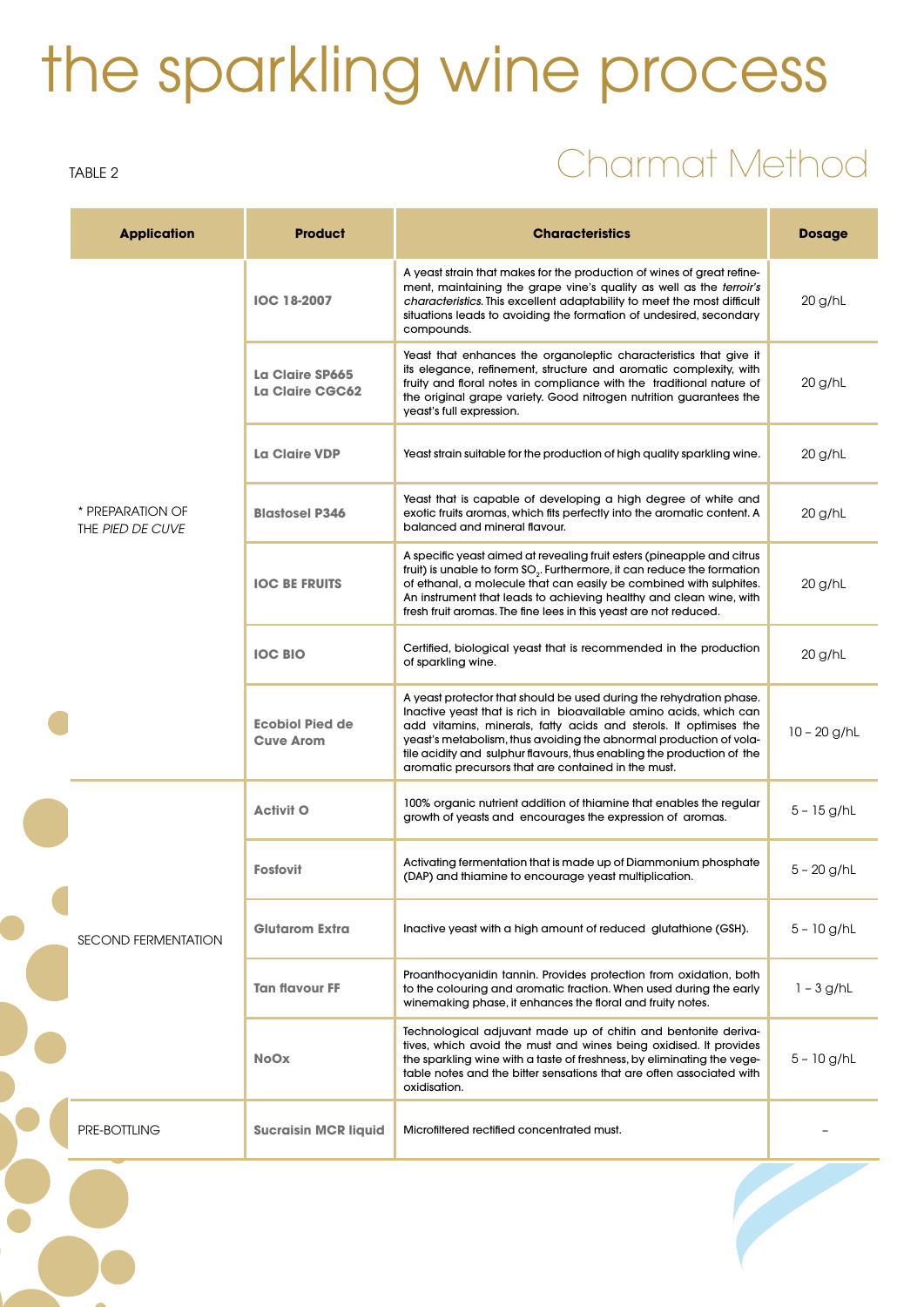

### The base wine

In order to achieve a successful second fermentation, it is important for the base wine to comply with the following conditions:

- $T > 10^{\circ}$ C
- $SO_2$  free < 15 mg/L
- alcohol 11 11.5%
- pH
	- Charmat: 3.10 3.25
	- Traditional: 2.90 3.20

In the case of wine that is to be used in the production of sparkling wine employing the *Traditional method*, malolactic fermentation can be performed to de-acidify the wine and stabilise it microbiologically (we recommend you use the *IOC Inobacter* or, alternatively, for pH>3.25, the use of *IOC Inoflore* in co-inoculation). This phase is not obligatory but, without malolactic fermentation, any microbiological alteration must be avoided, in such a way as to avoid spontaneous fermentation occurring in the bottle\*. Furthermore, in the case of any wine that is potentially unstable, the base wine must be clarified, followed by tartaric stabilisation, aimed at avoiding the crystallisation of potassium bitartrate or calcium tartrate, since these could cause serious problems during the *dégorgement*.

In the case of sparkling wines that are produced adopting the *Charmat method*, we recommend the base wine undergoing an enzymatic treatment using *Eno&Zymes Evolution Plus*, an enzyme with a β-glucanase activity that helps to accelerate the yeast autolysis and contributes to the rapid addition of volume, creaminess and lingering in the mouth.

### The preparation of *Pied de cuve*

The main aspect to take into consideration during this phase concerns yeast acclimatisation in compliance with the real conditions it will incur during re-fermentation. It is in fact necessary that the yeast achieves a physiological state such as to be able to acclimatise gradually and in a way optimal with the wine's composition and the operative conditions it will undergo during re-fermentation.

Some of the parameters present in a base wine, and the relative conditions ideal for the growth of yeast, have been set forth in the following table:

| <b>Parameter</b> | Wine                                            | Ideal<br>situation |
|------------------|-------------------------------------------------|--------------------|
| Temperature °C   | $12 - 16$                                       | $25 - 30$          |
| $SO2$ free       | $5 - 15$                                        | 0                  |
| Alcohol % vol    | $11 - 11.5$                                     | n                  |
| рH               | Charmat: 3.10 - 3.25<br>Classico: $2.90 - 3.20$ | $5 - 6$            |

The preparation of *Pied de cuve* is, therefore, considered to be a very important step in obtaining successful re-fermentation, and the choice of yeast strain is fundamental.

Perdomini-IOC offers a selection of yeast for re-fermentation, which meets the various technological purposes envisaged (see tables 1 and 2).

The preparation of *Pied de cuve* takes place during three main phases: the first phase consists in the yeast's rehydration and protection, the second one, which lasts between 12 – 24 hours, helps the yeast to acclimatise it with the alcohol and, lastly, the phase known as the "growth" one, which lasts approximately three days, helps the *Pied de cuve* to propagate itself, in order to obtain a sufficient amount of yeast to achieve the optimal beginning of re-fermentation.

#### What is re-fermentation

The main purpose of re-fermentation is that of obtaining a sparkling wine with approximately 6 bar of pressure to the temperature of 15-18°C.

At the beginning of re-fermentation, an initial concentration of 1-2 million living yeast cells per millilitre of wine must make 24 g/L of sugar. This sugar consumption is accompanied by an increase in the alcohol content from 1.2 to 1.4% of the total volume, with final CO $_{\textrm{\tiny{2}}}$  concentration from 10 to 12 g/L.

*\* IOC-Sentinel - During the Charmat method, the base*  wine's conservation requires low SO<sub>2</sub> levels to guarantee *the optimal start of re-fermentation.*

*\*\* Theoretic conditions connected to the Saccharomyces Cerevisiae physiology.*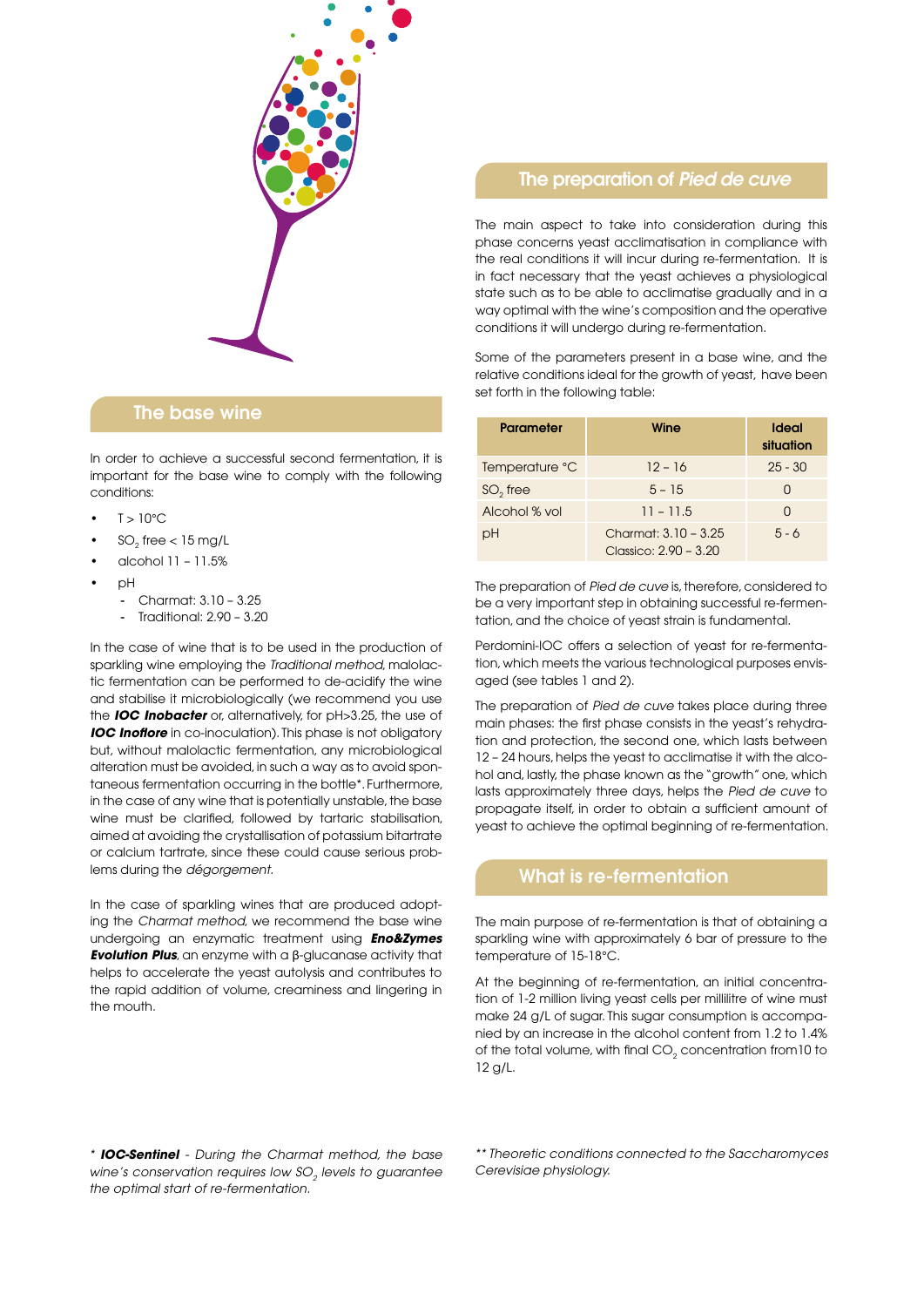## Charmat Method

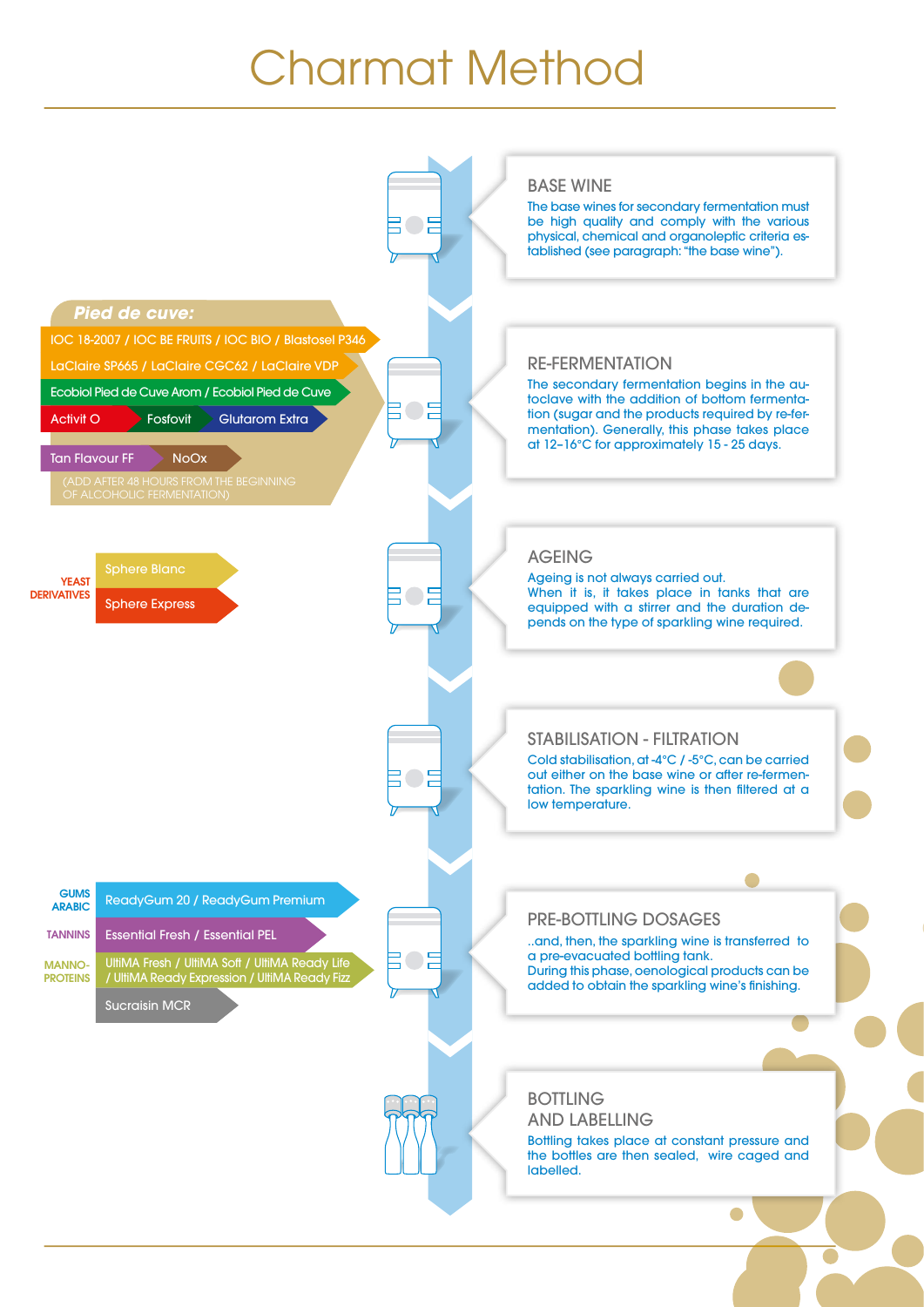### Traditional Method

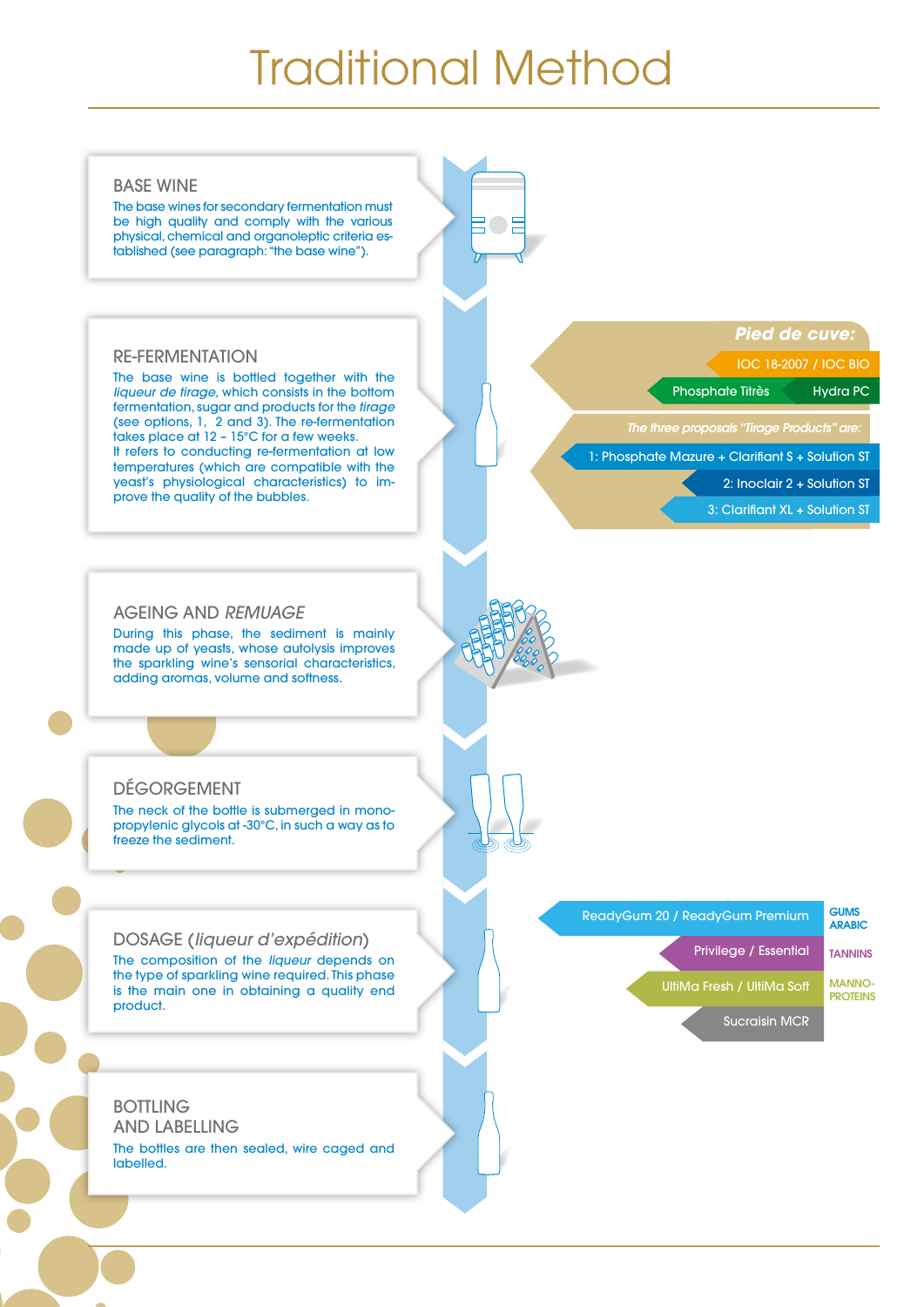### **FAQ**

### Why prepare bottom fermentation, when simple re-hydration is sufficient to achieve alcohol fermentation?

Re-fermentation is very similar to alcoholic fermentation. There are, however, a few differences. The base wine, with alcohol content of between 10% and 11% vol, low pH and low SO $_{\textrm{\tiny{2}}}$  provides a more hostile environment compared to must. Re-fermentation takes place in sealed or autoclave bottles and not in open vats, such as in alcoholic fermentation. The presence of  $\mathrm{CO}_2$  and the pressure limit the growth of the yeast. Therefore, it is important to acclimatise the yeast, preparing a *pied de cuve*.

### How much yeast must be added to achieve successful re-fermentation?

The *pied de cuve* begins with 1-2 millions of living cells per ml. Yeast multiplication is greatly limited by a number of factors, which characterise the base wine. When these conditions are particularly difficult, we recommend increasing the amount of the *pied de cuve* to more than 3 million living cells per ml, to compensate for the absence of any cellular multiplication, and to avoid any difficulties at the end of re-fermentation. By following our protocol, with a quantity equivalent to 3-5% of the *pied de cuve*, you will be able to obtain cellular concentration sufficient to complete the re-fermentation.

### What are the factors that have an effect on re-fermentation?

In addition to the degree of alcohol and pH value, you must also take into consideration the amount of  $\mathrm{SO}_2^{}$  present in the base wine or, more precisely, to the free SO $_{\textrm{\tiny{2}}}$ . Generally, wine is adequately protected with free SO $_{2}$  levels of 10 mg/L, with the scarce inhibition of the yeast's activities; once this threshold has been exceeded, there is the potential risk of inhibition (to limit the use of potassium metabisulphite, see the use of IOC Sentinel\*). Furthermore, even the temperature plays an important part. Re-fermentation is difficult to begin below 10°C, whilst if the temperature is above 20°C, there is a deposit that is difficult to remove because of the high number of

yeast cells. Moreover, the initial CO $_2$  levels in the base wine decanted may disturb re-fermentation. The initial pressure of 0.2 bar, corresponding to 0.4 g/L of  $\mathrm{CO}_{2^{\prime}}$  shall lead to a reduction in the cellular growth of 40%, compared to a carbon free base wine. When the base wine's conditions are in compliance with the limits of acceptability, but re-fermentation takes place with difficulty, you will have to keep every single factor or the combination of more than one factor under control, which have a negative influence on the process. Other factors, such as pesticide residue, can have a negative effect on re-fermentation.

### Why do we have to add Solution ST to the *liqueur de tirage*?

When it is added prior to *tirage*, Solution ST provides the sparkling wine with an abundance of structure. Furthermore, the presence of copper sulphate helps to prevent the reduction defects that are common during the winemaking process. The causes of this kind of reduction are many, and the reduction defects are generally described in terms of sulphur, rubber, rotten eggs, etc.. When these defects are found in the base wine, they can be corrected by using Netarom Extra prior to *tirage*.

### Why do we recommend the use of clarifying products for the preparation of the base wine?

The clarifying products added to the base wine are very important to obtaining a quality end product. Perdomini-IOC recommends the use of Cristalline Plus or NoOx (10 – 50 g/hL) on the basis of the sparkling wine you wish to obtain.

Even the filtration process must necessarily be carried out carefully. For this reason, according to the sparkling wine you wish to obtain, the technical assistance provided by Perdomini-IOC or the agent for the territory are at your disposal to supply any information required to manage the process better.

#### Why use NoOx?

In the case of sparkling wine that is obtained by using the Charmat method, Perdomini-IOC recommend the use of NoOx (5 – 10 g/hL) in order to improve the refinement, bubble persistence, and increase its shelf-life.